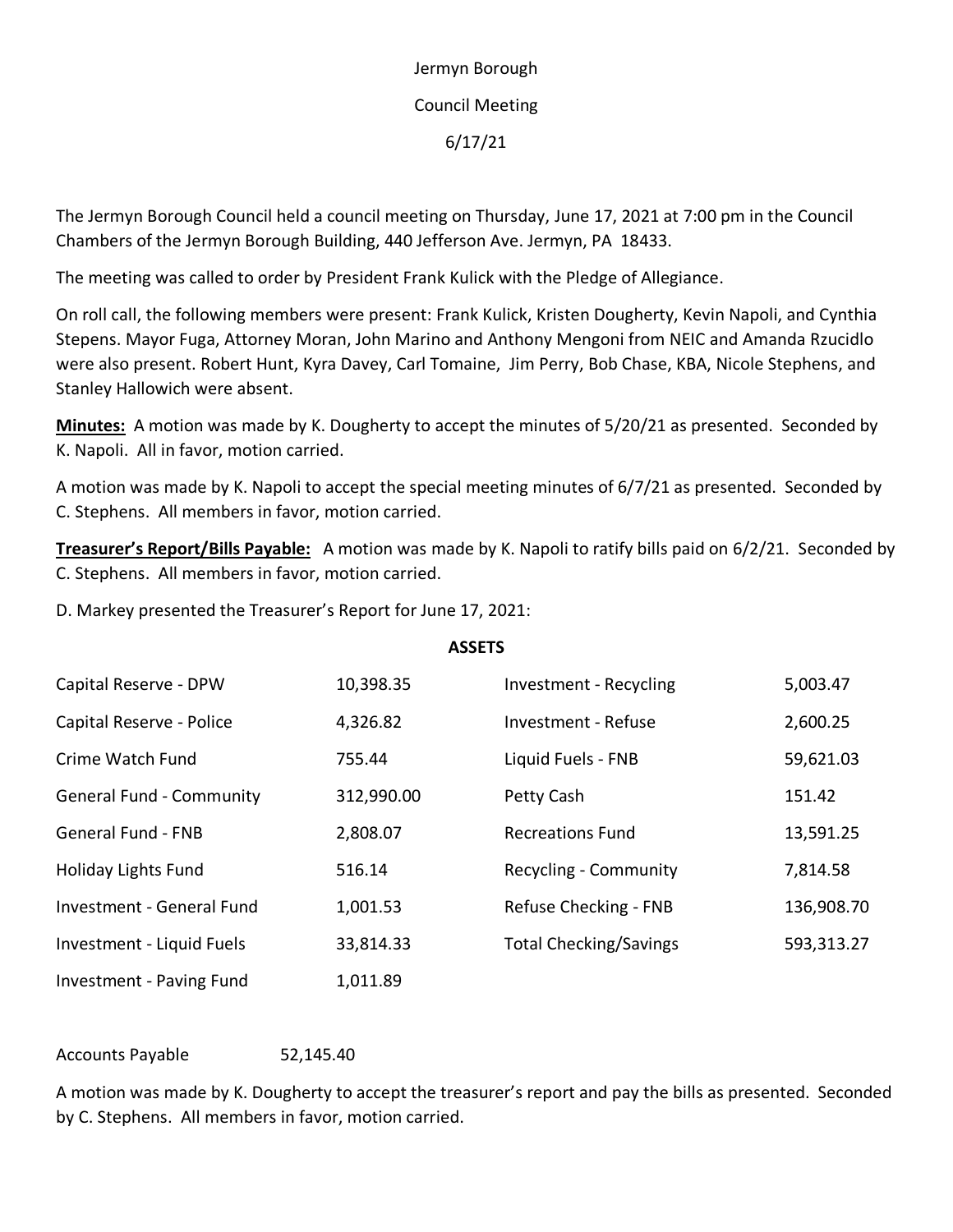**Correspondence:** F. Kulick stated we received a complaint letter about a property, but since it is unsigned, he will not read it. We have no way of knowing who to respond to.

**Public Comment:** John Marino, owner of NEIC, introduced himself to those that might not know him. His company is the borough's UCC code permitter and inspector, and now they are also the borough's International Property Maintenance Code enforcers. He introduced Anthony Mengoni, who will be taking the lead on that in Jermyn. Mr. Marino stated to call them if there are ever any issues that need to be addressed.

#### **Police Chief:** Absent.

#### **Fire Chief:** Absent.

### **EMA Director:** Absent.

**Solicitor:** L. Moran stated there are a few different things he has gotten to work on right away upon being appointed solicitor. One of them is on the agenda for later regarding the transferring of ownership of a small piece of land to R&L Carriers. Another is the Lackawanna County Land Bank. Mr. Moran educated council on what the land bank does, and how it would benefit Jermyn Borough. He stated that in Lakeland School District, there are still a couple municipalities that aren't on board yet, but others already are, as well as the school district. F. Kulick asked about the section stating that the borough would have to maintain properties? L. Moran stated he will have to re-read that section, however, it would only be for a short amount of time until the land bank sells the property. This will be on the July agenda.

**Code Enforcement:** A. Mengoni of NEIC stated they have gotten to work, specifically with the property at 620 Washington. The owners were issued a violation notice, and upon reinspection, all violations were corrected, so there will be no condemnation at this point. A citation was sent to the new owners of 361 Washington Ave for high grass, and Mr. Mengoni stated it looked like the lawn was being taken care of today. Mr. Mengoni also spoke about a lawn issue at 607 Jefferson Ave. The owners state they're putting in a natural fence, however, natural fence descriptions include shrubbery, bushes, arbor vitae trees, etc, not just grass. A neighbor, Mark Kilmer, was in the audience, as the natural fence abuts his property, and stated it wasn't a fence, but a nuisance. F. Kulick suggested that the property owners apply for a zoning permit for a natural fence, and if they are denied, apply for a zoning hearing. Council asked D. Markey about the zoning permit. D. Markey stated the zoning permit was obtained on 6/4/20, so it would have expired on 6/4/21. Council instructed NEIC to notify the property owners to mow it. Mr. Marino stated the zoning officer should follow up on the expired permit. Mr. Mengoni stated he will stop by again tomorrow to follow up.

#### **Zoning Officer:** Absent.

#### **Engineer:** Absent.

**Junior Council:** A. Rzucidlo reported that there is a stop sign on Washington Ave by the Dollar General that is unable to be seen due to tree branches in the way. T. Fuga stated it's a county road but he will go cut the tree back.

## **Tax Collector:** Absent.

**Mayor:** Mayor Fuga read a proclamation and presented to Borough Manager Dan Markey. Mr. Markey has obtained his Certified Borough Officials Designation from the Pennsylvania State Association of Boroughs. He has also earned the designation of Administrative Road Scholar from PENNDOT's Local Technical Assistance Program. Mr. Markey has also been named to the General Code's Municipal Clerks Honor Roll, a nationwide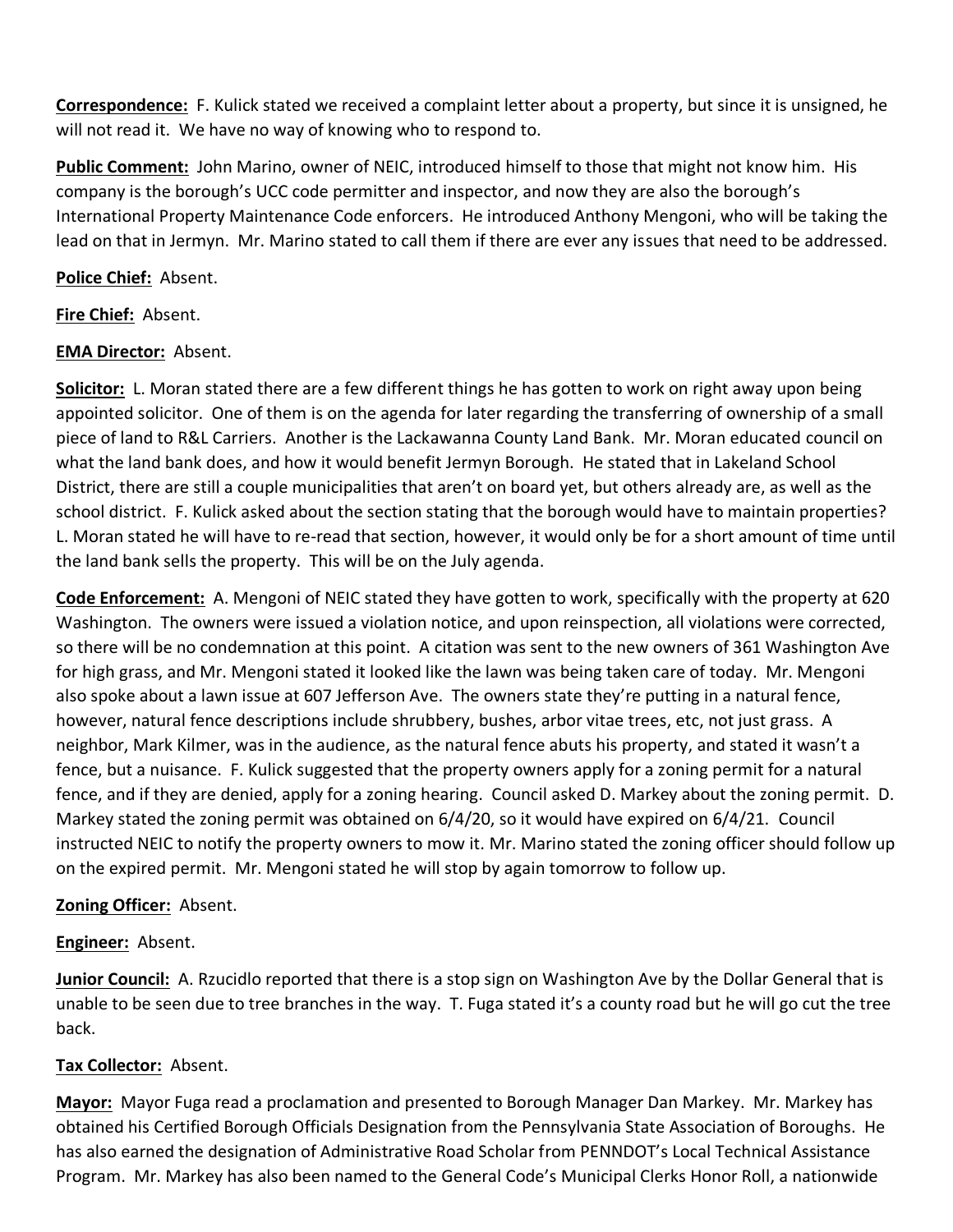listing of municipal clerks who go above and beyond in their work every day. Therefore, Mayor Fuga has proclaimed today, June 17, 2021 as "Daniel Markey Day" in the borough of Jermyn. Mayor Fuga presented Mr. Markey with the Proclamation and his awards. Mr. Markey thanked Mayor Fuga, the borough council, and the residents of Jermyn.

**Planning Commission:** Nothing to report.

**Public Safety**: Nothing to report.

**Finance:** Absent

**Shade Tree:** Absent

**Grants/MS4:** Nothing to report.

**DPW:** T. Fuga reported that there is something going on in an unofficial Facebook page right now stating he didn't take care of a problem on the shoulder of a resident's home regarding some rock that washed away. He stated he was going to get to it, and he informed the homeowner of this twice, but there are more pressing issues that affect more than just one resident, like filling potholes, etc. He wanted to explain to council that he prioritizes his work so that the most urgent and important issues are handled first.

**Recreations:** Absent. D. Markey showed pictures from the new cameras that went up at the park. He also stated the electrician working with the poles at the basketball court stated the old electric was run on the top of the fence. There are some options that we can do, but some of them could be costly. One option is to dig a trench to put down conduit and run the conduit along the outside of the poles. Mr. Marino stated that can be safely done. That seemed like the least expensive option.

**Borough Manager Report:** D. Markey reported that the auditors should be finished with the 2020 tax collector reconciliation shortly. There will be a pop-up food distribution on Thursday, June 24 from 1-2 pm at the St. James/St. George Episcopal Church. D. Markey also brought up local ordinance code official duties, and told council that we have some different options here. D. Markey explained NEIC can handle under separate contract. Mr. Marino stated they would handle under the same contract, they just need to know the ordinances to enforce. D. Markey stated Judge Turlip also informed him that he could handle in one of two ways: either by filing private criminal complaints, or if council names him local code enforcement officer. Other options would be hire someone else, have the police handle, or do nothing, but he thinks its unwise to have ordinances that are unenforced. L. Moran asked if we can gather the ordinances by the next meeting and we will make sure that enforcement is uniform across the board.

**R&L Carriers Land Deal:** L. Moran explained that quite awhile ago, council passed a motion to sell a small amount of vacant, unusable land to R&L Carriers in exchange for the cost of the appraisal. There is a resolution tonight to be voted on to pass the resolution to sell the vacant land to R&L Carriers, and then also he recommends a motion to authorize the borough manager to sign the deed as a designee of council. A motion was made by C. Stephens to pass Resolution #06-2021, allowing the sale of the vacant land to R&L Carriers. Seconded by K. Dougherty. All members in favor, motion carried. A motion was made by K. Napoli to allow the Borough Manager to sign the quit claim deed as designee of council. Seconded by C. Stephens. All members in favor, motion carried.

**Dwight Ave Paving:** D. Markey explained that at the April Council meeting, three quotes were presented, two were telephonic, one was in writing, in which council voted to award the job to ABC Construction. ABC and Collura excavating gave prices including material. Rock Bottom Construction gave the quote for just equipment and labor, which is what was asked for. The different companies have different opinions about